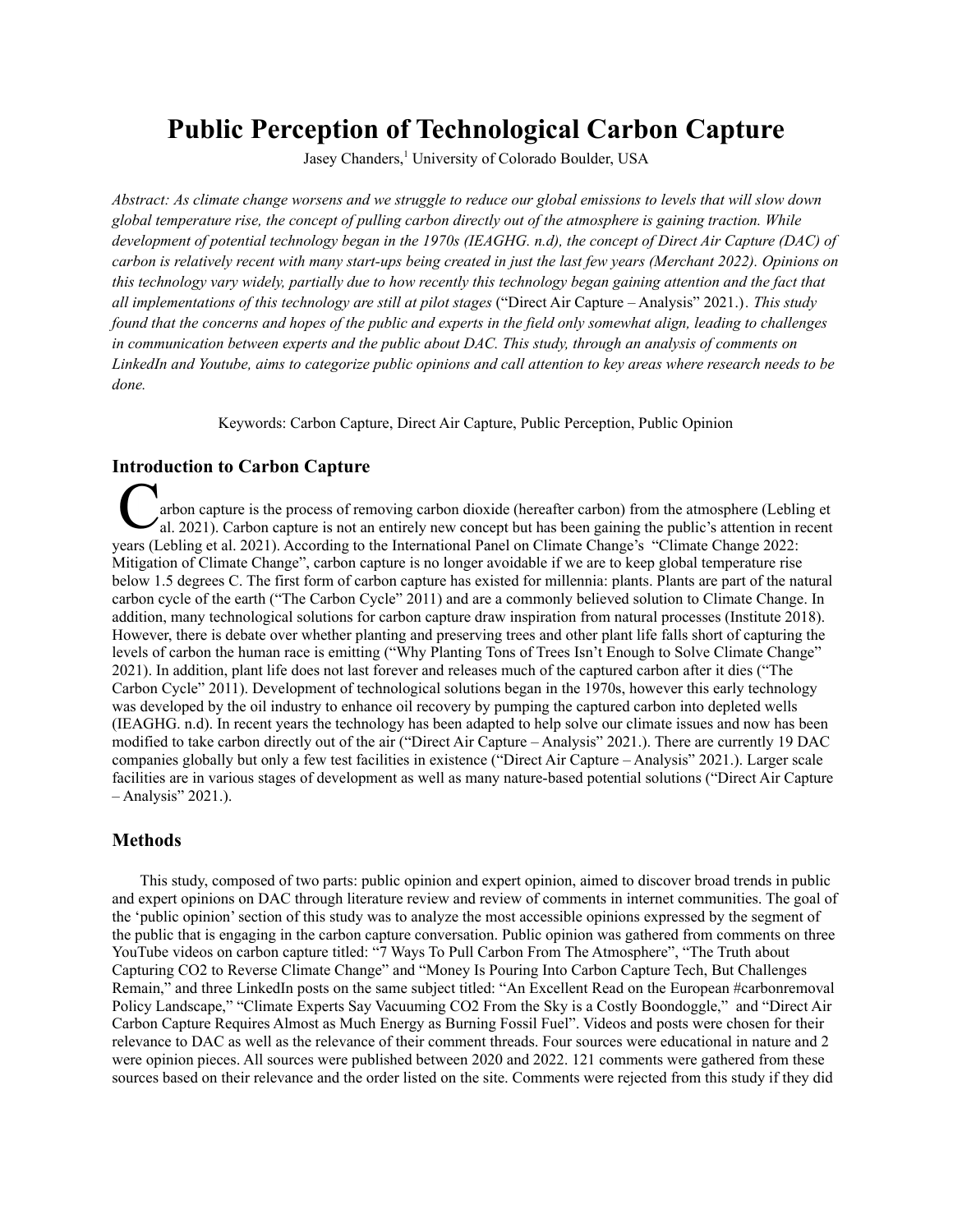not fit into the category of opinions on carbon capture but were not rejected for 'correctness/accuracy' of their opinion. Comments were then categorized into general themes and separated into concerns and hopes. .

Expert opinion was gathered from an expert elicitation survey titled: "Future Prospects of Direct Air Capture Technologies: Insights From an Expert Elicitation Survey," analyzing the slides and transcribing a webinar by the European consulting company AFRY titled: "Carbon Removal for a Net Zero World," and the article "Direct Air Capture: Resource Considerations and Costs for Carbon Removal," from the World Resources Institute. Opinions were then categorized into general themes. In addition, expert opinions on background information not directly relating to DAC were gathered through a literature review.

Although not comprehensive and not necessarily representative of the population, these surveys generated themes and questions that illuminate a divide in opinions, concerns and communication between the public and experts in relation to DAC.

# **Results**



#### **Public Concerns regarding carbon capture fell roughly into 11 categories. (See fig. 1)**

Figure 1: Public Concerns on Carbon Capture by Number of Comments *Source: Chanders*

The following selection of quotes from comments in the above categories where selected for relevance:

Distraction from Decarbonization:

"The problem with CCS is that many might think of it as a get out of jail free card or a "no regret - all you can eat diet pill"." (Comment from Ulrich Suter, Undecided with Matt Ferrell 2020)

"Direct air capture technology is not only a waste of money and energy, it is a dangerous distraction FROM decarbonization. It's the fossil fuel industry selling you on the notion that you don't need to worryburn baby burn!- because somebody will come along later with a giant vacuum cleaner to suck up your sins from the atmosphere. It's worse than merely being ahead of its appropriate time by many decades- it's much more nefarious than that." (Paul Martin 2022 comment on "An Excellent Read on the European #carbonremoval Policy Landscape," 2022.)

Preferred Planting Trees: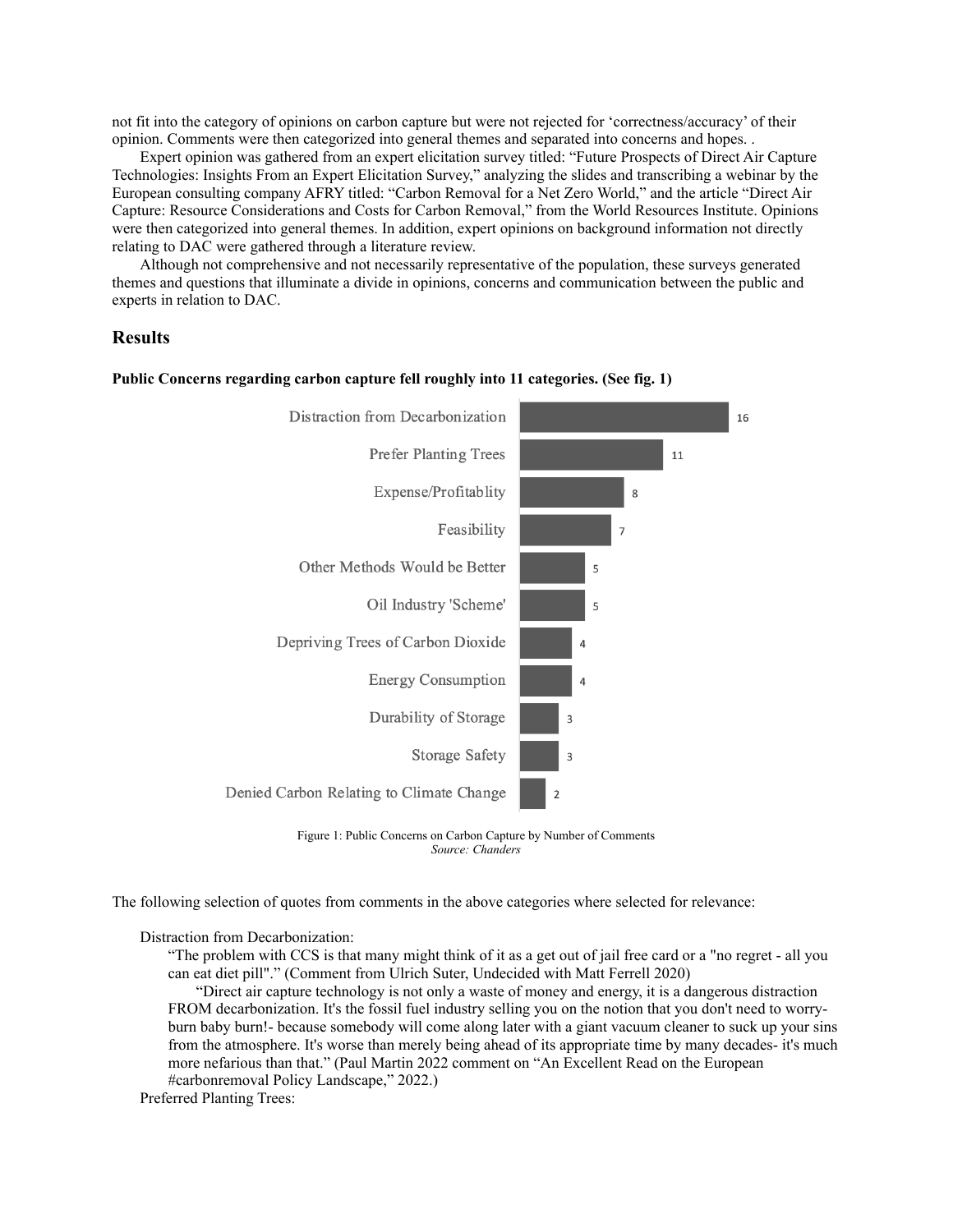"There is a very cheap direct from air carbon dioxide capture technique - it's called "photosynthesis" and operates in green plants known as "trees"" (Micky Allen comment on "Direct Air Carbon Capture Requires Almost as Much Energy as Burning Fossil Fuel," 2021.)

#### Expense/Profitability:

"Carbon capture- in general- is costly and inappropriate" (Maxime Katgely 2022 comment on "Climate Experts Say Vacuuming CO2 From the Sky is a Costly Boondoggle." 2022.)

#### Other Methods Would be Better

"Can the captured CO2 be used to make batteries? Also, the captured CO2 can be used to make cement less atmospherically toxic." (Ezio Cutarelli comment on CNBC, 2021)

Comments in the 'Other Methods Would be Better' category included proposed methods involving water, wax, alge, nuclear, cover crops, purely emissions reductions, biochar and whales.

# Oil Industry Scheme:

"They are making money from it. Anything to do with carbon is just to be able to ask for the money! This is the new industry. Money from "climate saving innovation"." (Paul Davies 2022 comment on "An Excellent Read on the European #carbonremoval Policy Landscape," 2022.)

#### Depriving Trees of Carbon:

"This whole co2 blame for global warming is pure politics and has nothing to do with science. Now tell me what the plants think of you taking away the gas that keeps them alive?" (Leo Jones comment on CNBC 2021)

## Energy Consumption:

"Unfortunately it takes energy to do it that is what the money is for... money is energy" (timeWaster76 comment on Undecided with Matt Ferrell 2020)

## Durability of Storage:

"it sounds to me like selling the captured carbon will just release it into the atmosphere again. it has to be put underground, or at least sold only to companies that won't cause it to be released into the atmosphere again." (Arthur comment on CNBC 2021)

#### Storage Safety:

"Wouldn't carbonating the ground water make it acidic? Anyone see a problem with this?" (Abstract Idea comment on CNBC 2021)

Denied Carbon Relating to Climate Change

"The current and near future CO2 levels aren't "unhealthy" in fact it is opposite. Study prehistoric CO2 levels there were many periods had higher CO2 levels and amazing animal and plant growth for example the Devonian and Carboniferous periods." (Dag\_of\_the\_West comment on CNBC, 2021)

## **Public Hopes for carbon capture fall roughly into 7 categories. (See fig. 2)**



Figure 2: Public Aspirations for Carbon Capture by Number of Comments *Source: Chanders*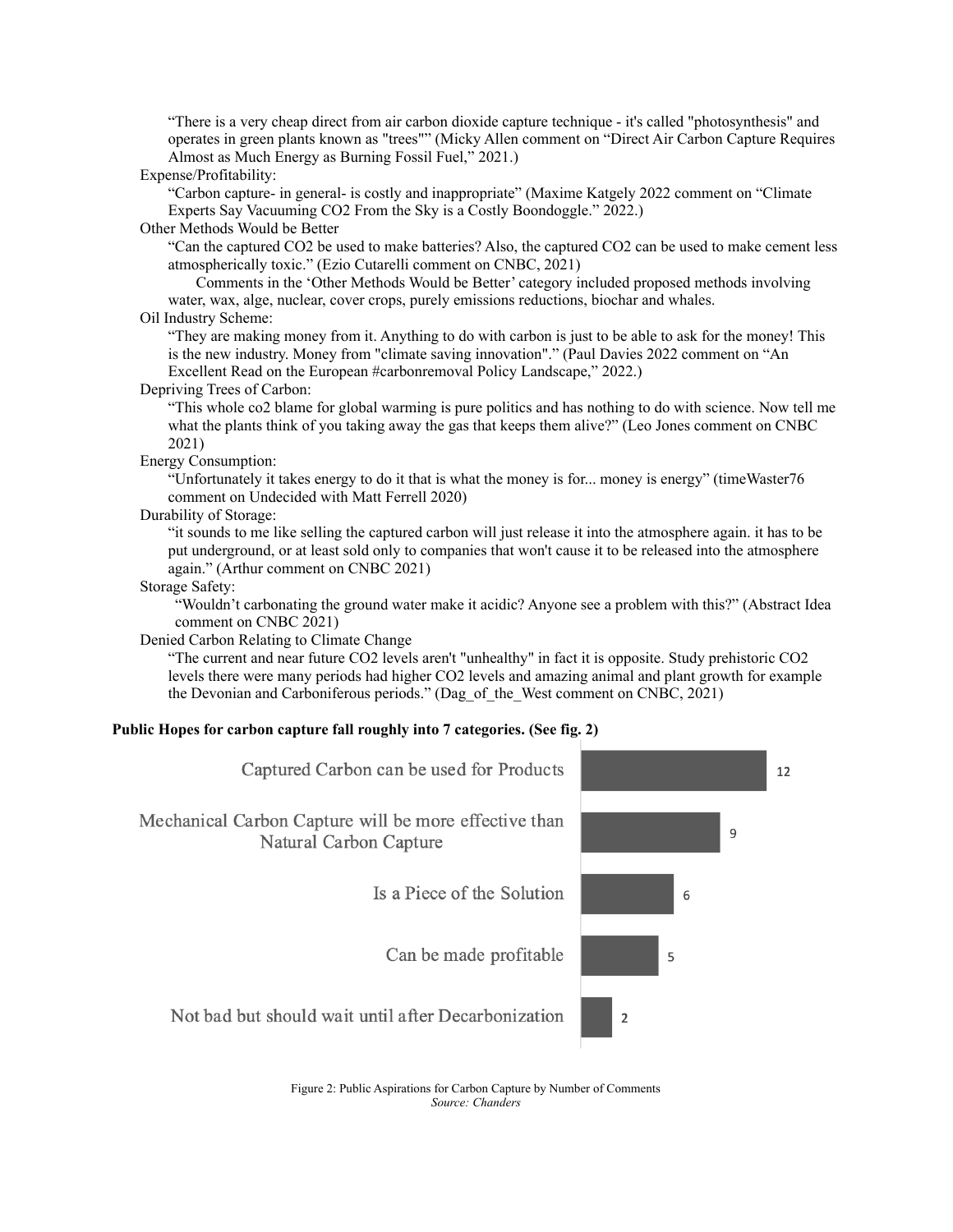The following selection of quotes from comments in the above categories were selected for relevance:

Mechanical Carbon Capture will be more effective than Natural Carbon Capture:

Nature never evolved with the efficiency of carbon capture and storage in mind. That has never been a task life has truly concerned itself with before now, and as such even the most rudimentary of human techniques easily beats out nature's best alternatives. (96ace96 comment on CNBC 2021)

Is a Piece of the Solution:

"The general efficency of sunlight to useful energy in plants is generously considered about 1%, wereas solar panels are pushing towards 20% or more. Plants' ability to store carbon long-term is practically non-existent unless they get compressed into the earth/beneath the ocean and turned into coal/oil over litteral millenia. We don't have that kind of time." (96ace96 comment on CNBC 2021)

Can be made Profitable:

"If we put these inside fossil fuel power plants, those companies can convert their carbon biproduct into a source of revenue" (Billious comment on CNBC 2021)

Captured Carbon can be used for Products:

"Is it possible to combine carbon capture and vertical farming to increase crop yield?" (Skelleton Man comment on CNBC 2021)

Comments in the 'Captured Carbon can be used for Products' category mentioned repurposing captured carbon as carbon neutral fuels, batteries, other products and integrated into air conditioning units.

#### **Expert Concerns and Hopes for DAC**

5 main areas of expert concerns and hopes relating to DAC were noted: durability of storage, energy use, cost, scalability, and lack of policy support.

- Durability of storage: This is a measure of how long the captured carbon stays out of the earth's carbon cycle."Durability of storage being a key issue for some technologies". (Brown, Lonsdale, and Woodhouse, 2022.)
- Energy Use: DAC technologies differ in energy consumption but many require being heated to upwards of 1600 degrees F to collect the carbon they have captured. This can be quite energy intensive. (Lebling et al. 2021) Experts predict that the energy needed will be reduced to 4-8 GJ/tonCO2 by 2050. (Shayegh, Bosetti, and Tavoni 2021)
- Cost: Current cost estimates for DAC range from \$200-\$600/ton compared to 50/ton for some nature based solutions. (Lebling et al. 2021) Experts predict in a best case scenario we will get down to \$200 per T by 2050 "costs for DAC could fall to around \$150-\$200 per tonne over the next 5-10 years". (Shayegh, Bosetti, and Tavoni 2021)
- Scalability: One of the largest capture plants in operation captures 4000 ton/year which is 0.000004% of a gigaton. ("Direct Air Capture – Analysis" 2021.) According to ("Mind the Gap: How Carbon Dioxide Removals Must Complement Deep Decarbonisation to Keep 1.5°C Alive" 2022.) we need to capture "at least 70 to 220 [gigatons] of carbon removals between now and 2050 to limit cumulative net emissions." Consulting company AFRY (Brown, Lonsdale, and Woodhouse, 2022.) predicts we need 1.4 gigatons/year of capture capacity by 2030, though they believe 1 gigaton can be achieved with nature based solutions. Experts believe "that DAC could contribute to reaching the 2°C climate target by removing several [gigatons] CO2 by mid century". (Shayegh, Bosetti, and Tavoni 2021)
- Lack of policy support: Climate policy is being put in place but not at a rate that is fast enough according to experts in this field. "Half of the experts indicated lack of supporting policy as a major obstacle in developing DAC projects". (Shayegh, Bosetti, and Tavoni 2021)

# **Discussion**

Public opinion splits roughly into three overarching trends: misconceptions/unrealistic expectations, concerns/hopes that align with expert opinions, and ethical/political questions.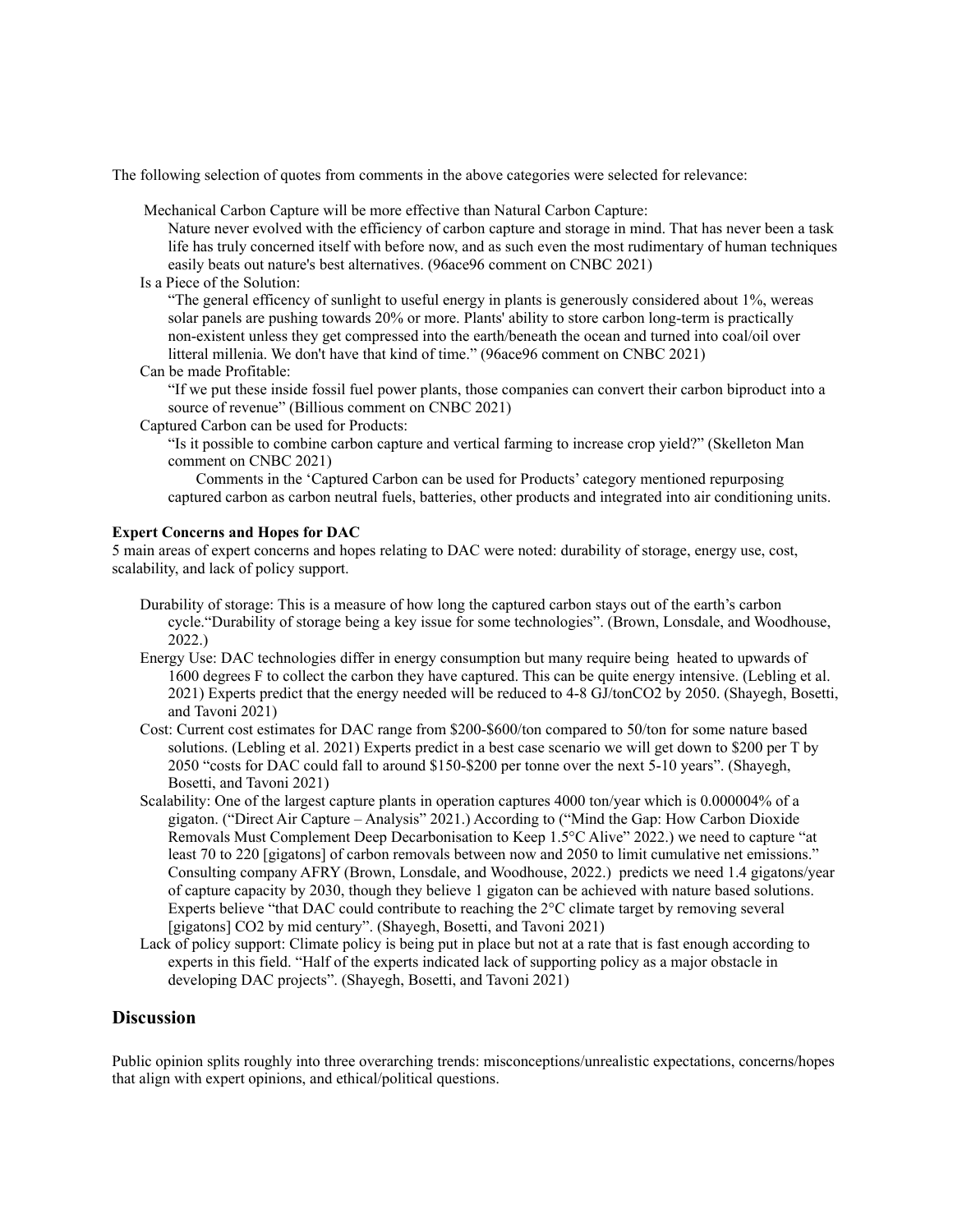Beginning with inaccurate concerns and unrealistic expectations, commenters expressed a strong preference for 'just planting trees' even though whether it is actually an effective strategy is heavily debated by those involved in the field. ("Why Planting Tons of Trees Isn't Enough to Solve Climate Change" 2021) Some viewers also were concerned that pulling carbon out of the atmosphere would starve the trees. Additionally there were a few comments denying carbon is causing climate change. Many of the other hopes and concerns, such as turning carbon into batteries, capturing carbon with wax or integrating the technology into air conditioning units, are potential possibilities, however they fall into this category because they are fundamentally different from what DAC is intended to achieve and theoretically capable of achieving. These comments align with a study done by Wolske et al. (2019), showing people have a strong preference for natural sounding solutions, such as 'mechanical trees,' kelp forests or others that draw on language traditionally used when referring to nature, as they seem less threatening.

Expert and public opinions do align in some areas, specifically when it comes to technical challenges and potential to solve our carbon problem. This is where most research on DAC is currently being developed. There are several main issues to be addressed: cost, durability of storage, safety of storage, scalability and energy use (Brown, Lonsdale, and Woodhouse, 2022.). These categories tend to be less concerning to the public because they know fewer specifics of the technology. However comments specifically mentioned concerns over feasibility, cost, profit, storage outcome and energy consumption. Experts do not believe these challenges are insurmountable (Shayegh, Bosetti, and Tavoni 2021) but these issues and possibilities are not well communicated with the public.

While the above categories are critical, they are already part of the conversation on DAC between experts and the public. However commenters also brought up several ethical/political concerns which are mostly neglected in the public-expert conversation. These comments largely are concerned with carbon capture distracting from other progress to reduce emissions or using claims of carbon capture offsets being an 'easy out'. Many comments related to concerns that this is a scheme by the oil industry to distract us and allow the continuation of burning fossil fuels. Others worry that if we put resources, time and hope into carbon capture we will not put as much into actually solving the problem or that it will become a "get out free card" for polluters because they can just pay someone to clean up their mess. These concerns reveal a deep disconnect between the public's views on carbon capture and what the experts are communicating about it. In addition to the comments collected, nearly every article in the literature review mentioned at least one of these opinions as a 'some people are worried about…' but no data or formal studies were cited.

# **Conclusion**

The ethical/political questions above likely do not have definitive answers, however clearly the public has a stake in their conclusions. By being asked and unanswered, these questions are undermining to the publics confidence in the technology and have the potential to divide those working towards the same end goal. As the technological research of DAC proceeds, the author argues it will be critical to invest research into these challenging questions. Even more critically this research must be communicated to the public so those who wish to be involved in the conversation have the ability to pass their judgment on the technology not from simply a place of wispy possibilities but from models, data qualified opinions and predictions.

As innovation continues and climate efforts edge further into the global conversation DAC will likely continue to garner attention. Yet with so many unanswered questions, it is likely to further divide the population which is fundamentally working towards the same goal. Whether it comes in the form of misunderstandings, physical setbacks, or concerns over prioritization of resources and influence of oil giants these questions are likely to cause unnecessary disagreement and slow down progress among those fundamentally working towards the same goal of a climate stable future unless answered and communicated.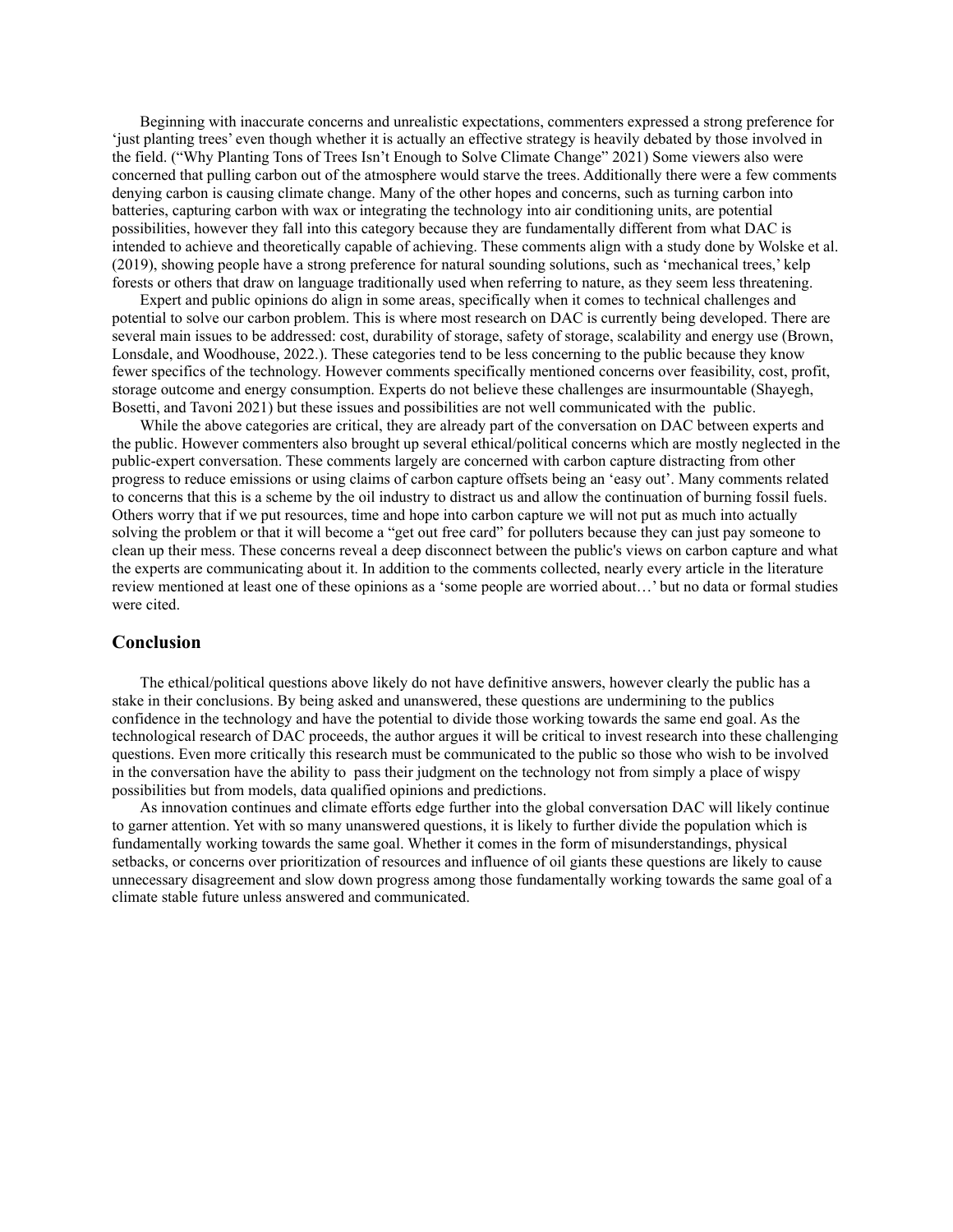# **References**

- "An Excellent Read on the European #carbonremoval Policy Landscape." 2022[.](https://www.linkedin.com/feed/update/urn:li:activity:6903044959331844096/) <https://www.linkedin.com/feed/update/urn:li:activity:6903044959331844096/>.
- Brown, Mostyn, Jack Lonsdale, and Stephen Woodhouse. 2022. "Carbon Removal for a Net Zero World," 26. [https://afry.com/sites/default/files/2022-01/afry\\_carbonremovals\\_netzero\\_v100.pdf](https://afry.com/sites/default/files/2022-01/afry_carbonremovals_netzero_v100.pdf)
- "Climate Change 2022: Mitigation of Climate Change." 2022. Accessed April 11, 2022. <https://www.ipcc.ch/report/ar6/wg3/>.
- "Climate Experts Say Vacuuming CO2 From the Sky is a Costly Boondoggle." 2022. [https://www.linkedin.com/feed/update/urn:li:activity:6872446931109457920/.](https://www.linkedin.com/feed/update/urn:li:activity:6872446931109457920/)
- CNBC. 2021. *Money Is Pouring Into Carbon Capture Tech, But Challenges Remain*. <https://www.youtube.com/watch?app=desktop&v=cxVFopLpIQY>.
- "Direct Air Capture Analysis." 2021. IEA. Accessed March 17, 2022. <https://www.iea.org/reports/direct-air-capture>.
- "Direct Air Capture Companies: Similarities & Differences." 2021. *The Climate Connection* (blog). June 4, 2021. <https://theclimateconnection.org/direct-air-capture-companies-similarities-differences/>.
- "Direct Air Carbon Capture Requires Almost as Much Energy as Burning Fossil Fuel." 2021. [https://www.linkedin.com/posts/janrosenow\\_the-amount-of-energy-required-by-direct-activity-68438143](https://www.linkedin.com/posts/janrosenow_the-amount-of-energy-required-by-direct-activity-6843814305293459456-Av26) [05293459456-Av26](https://www.linkedin.com/posts/janrosenow_the-amount-of-energy-required-by-direct-activity-6843814305293459456-Av26).
- IEAGHG. n.d. "A Brief History of CCS and Current Status," 1. Accessed 2022 [https://ieaghg.org/docs/General\\_Docs/Publications/Information\\_Sheets\\_for\\_CCS\\_2.pdf](https://ieaghg.org/docs/General_Docs/Publications/Information_Sheets_for_CCS_2.pdf)
- Institute, Biomimicry. 2018. "These Entrepreneurs Are Looking to Nature to Develop Innovations That Give More than They Take." Biomimicry Institute. October 15, 2018. [https://biomimicry.org/planting-trees-capturing-carbon-cleaning-the-air-these-innovators-are-looking-to-n](https://biomimicry.org/planting-trees-capturing-carbon-cleaning-the-air-these-innovators-are-looking-to-nature-to-develop-innovations-that-give-more-than-they-take/) [ature-to-develop-innovations-that-give-more-than-they-take/.](https://biomimicry.org/planting-trees-capturing-carbon-cleaning-the-air-these-innovators-are-looking-to-nature-to-develop-innovations-that-give-more-than-they-take/)
- Joe Scott. 2021. *7 Ways To Pull Carbon From The Atmosphere | Random Thursday*[.](https://www.youtube.com/watch?app=desktop&v=2J05vC3umE0) [https://www.youtube.com/watch?app=desktop&v=2J05vC3umE0.](https://www.youtube.com/watch?app=desktop&v=2J05vC3umE0)
- Laboratory, Sizing Up Humanity's Impacts on Earth's Changing Atmosphere: A. Five-Part Series By Alan Buis, NASA's Jet Propulsion. 2019. "The Atmosphere: Getting a Handle on Carbon Dioxide." Climate